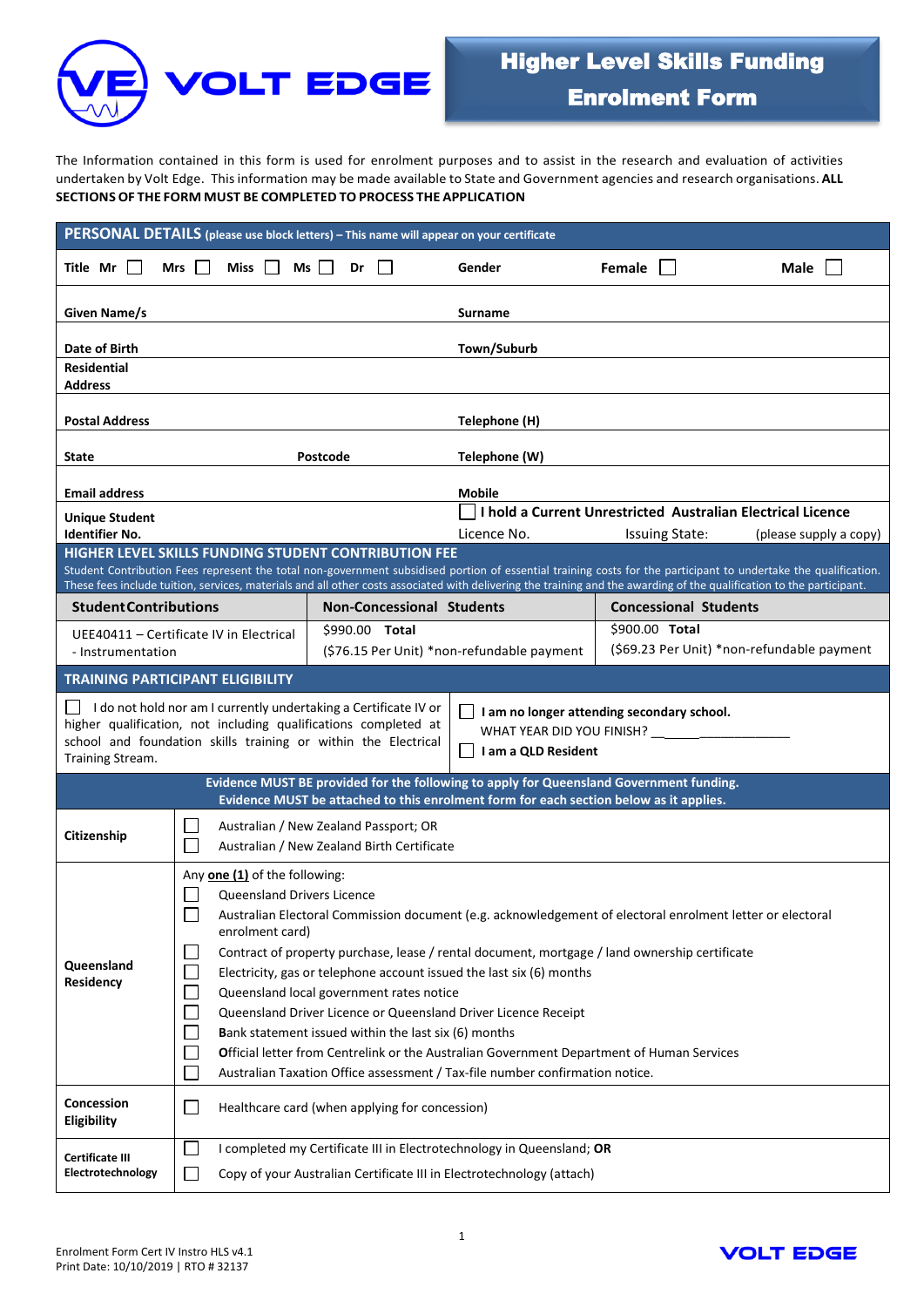| <b>CONCESSION ELIGIBILITY</b>                                                                                                                                                                                                                                                                                                         |                                                                                                                  |                                                                                                                                                                                     |  |  |  |  |  |
|---------------------------------------------------------------------------------------------------------------------------------------------------------------------------------------------------------------------------------------------------------------------------------------------------------------------------------------|------------------------------------------------------------------------------------------------------------------|-------------------------------------------------------------------------------------------------------------------------------------------------------------------------------------|--|--|--|--|--|
| Higher Level Skills Funding<br><b>Concessional Participant</b><br>Requirements: (Please Tick and<br>provide a copy)                                                                                                                                                                                                                   | Higher Level Skills Funding<br><b>Concessional Participant Requirements:</b><br>(Please Tick and provide a copy) | I hold an official form under<br>Commonwealth law confirming I am entitled to<br>concessions under a health care concession<br>card or pensioner concession card.<br>Letter Ref No. |  |  |  |  |  |
| HIGHER LEVEL STUDENT CONTRIBUTION REFUND POLICY                                                                                                                                                                                                                                                                                       |                                                                                                                  |                                                                                                                                                                                     |  |  |  |  |  |
| *Higher Level Skills Funding Student Contribution refunds must be requested in writing within 7 days from course enrolment. Withdrawal request<br>must be made on the Withdrawal Request Form. This must be signed by the student and where applicable, referring 3rd party and submitted for<br>approval to training@voltedge.com.au |                                                                                                                  |                                                                                                                                                                                     |  |  |  |  |  |
| Refunds will be processed via Electronic Funds Transfer (EFT) 7 days after the request has been received. If an offer of a place is withdrawn, or<br>Volt Edge is unable to provide the program, the student is eligible for a full or pro rata refund of tuition fees paid within 7 days.                                            |                                                                                                                  |                                                                                                                                                                                     |  |  |  |  |  |
| <b>AVETMISS INFORMATION</b>                                                                                                                                                                                                                                                                                                           |                                                                                                                  |                                                                                                                                                                                     |  |  |  |  |  |
| WHICH BEST DESCRIBES YOUR CURRENT EMPLOYMENT STATUS                                                                                                                                                                                                                                                                                   |                                                                                                                  |                                                                                                                                                                                     |  |  |  |  |  |
| <b>Full-Time Employee</b>                                                                                                                                                                                                                                                                                                             | Part-Time Employee                                                                                               |                                                                                                                                                                                     |  |  |  |  |  |
| Employer                                                                                                                                                                                                                                                                                                                              |                                                                                                                  | Self-Employed - not employing others                                                                                                                                                |  |  |  |  |  |
| Employed - unpaid worker in a family business                                                                                                                                                                                                                                                                                         |                                                                                                                  | Unemployed - seeking part time employment                                                                                                                                           |  |  |  |  |  |
| Unemployed - seeking full time employment                                                                                                                                                                                                                                                                                             |                                                                                                                  | Not employed - not seeking employment                                                                                                                                               |  |  |  |  |  |
|                                                                                                                                                                                                                                                                                                                                       |                                                                                                                  |                                                                                                                                                                                     |  |  |  |  |  |
| LANGUAGE AND CULTURAL DIVERSITY<br>2.                                                                                                                                                                                                                                                                                                 |                                                                                                                  |                                                                                                                                                                                     |  |  |  |  |  |
| In which country where you born? Australia                                                                                                                                                                                                                                                                                            | Other                                                                                                            | Please specify:                                                                                                                                                                     |  |  |  |  |  |
| Town of Birth:                                                                                                                                                                                                                                                                                                                        |                                                                                                                  |                                                                                                                                                                                     |  |  |  |  |  |
| <b>Nationality:</b>                                                                                                                                                                                                                                                                                                                   |                                                                                                                  |                                                                                                                                                                                     |  |  |  |  |  |
| Are you still attending secondary school? Yes $\Box$<br>No l                                                                                                                                                                                                                                                                          |                                                                                                                  |                                                                                                                                                                                     |  |  |  |  |  |
| What was your highest COMPLETED school level? (or equivalent Tick ONE box only)                                                                                                                                                                                                                                                       |                                                                                                                  |                                                                                                                                                                                     |  |  |  |  |  |
| Year 12 $\Box$<br>Year 11 $\Box$                                                                                                                                                                                                                                                                                                      | Year 10 $\Box$<br>Year 9 $\Box$                                                                                  | Year 8 (or below) [<br>Never attended school                                                                                                                                        |  |  |  |  |  |
| In what year did you complete that school level?                                                                                                                                                                                                                                                                                      |                                                                                                                  |                                                                                                                                                                                     |  |  |  |  |  |
| <b>OTHER DETAILS</b><br>3.                                                                                                                                                                                                                                                                                                            |                                                                                                                  |                                                                                                                                                                                     |  |  |  |  |  |
|                                                                                                                                                                                                                                                                                                                                       |                                                                                                                  |                                                                                                                                                                                     |  |  |  |  |  |
| Yes, Aboriginal<br>Yes, Torres Strait Islander<br>Are you of Aboriginal or Torres Strait Islander origin?<br>No<br>(For persons of both Aboriginal and Torres Strait Islander origin mark both 'Yes' boxes)                                                                                                                           |                                                                                                                  |                                                                                                                                                                                     |  |  |  |  |  |
| (If you ticked 'English only' go to Q4)<br>Is English your first language?<br>Yes, English only<br>(If more than one language, indicate the one that is spoken more often)                                                                                                                                                            |                                                                                                                  |                                                                                                                                                                                     |  |  |  |  |  |
| How well do you speak English at home?                                                                                                                                                                                                                                                                                                | Well<br>Very Well                                                                                                | Not Well<br>Not at all                                                                                                                                                              |  |  |  |  |  |
| <b>DISABILITY</b><br>4.                                                                                                                                                                                                                                                                                                               |                                                                                                                  |                                                                                                                                                                                     |  |  |  |  |  |
| Do you consider yourself to have a disability, impairment or long term condition?                                                                                                                                                                                                                                                     |                                                                                                                  |                                                                                                                                                                                     |  |  |  |  |  |
| Yes<br>Please Specify:<br>No                                                                                                                                                                                                                                                                                                          |                                                                                                                  |                                                                                                                                                                                     |  |  |  |  |  |
| PREVIOUS QUALIFICATIONS<br>5.                                                                                                                                                                                                                                                                                                         |                                                                                                                  |                                                                                                                                                                                     |  |  |  |  |  |
| Have you SUCCESSFULLY completed any of the following qualifications?                                                                                                                                                                                                                                                                  |                                                                                                                  |                                                                                                                                                                                     |  |  |  |  |  |
| Bachelor Degree or Higher Degree<br>Advance Diploma or Associate Degree<br>Diploma (or Associate Diploma)                                                                                                                                                                                                                             |                                                                                                                  |                                                                                                                                                                                     |  |  |  |  |  |
| Certificate II<br>Certificate IV (or advanced certificate/technician<br>Certificate III (or trade certificate)                                                                                                                                                                                                                        |                                                                                                                  |                                                                                                                                                                                     |  |  |  |  |  |
| Certificate I                                                                                                                                                                                                                                                                                                                         |                                                                                                                  |                                                                                                                                                                                     |  |  |  |  |  |
| 6.<br><b>STUDY REASON</b>                                                                                                                                                                                                                                                                                                             |                                                                                                                  |                                                                                                                                                                                     |  |  |  |  |  |
| Of the following categories, which BEST describes your main reason for undertaking this course/traineeship/apprenticeship?                                                                                                                                                                                                            |                                                                                                                  |                                                                                                                                                                                     |  |  |  |  |  |
| To get a job                                                                                                                                                                                                                                                                                                                          | To develop my existing business                                                                                  | To start my own business                                                                                                                                                            |  |  |  |  |  |
| To try for a different career                                                                                                                                                                                                                                                                                                         | To get a better job or promotion                                                                                 | It was a requirement of my job                                                                                                                                                      |  |  |  |  |  |
| I wanted extra skills for my job                                                                                                                                                                                                                                                                                                      | To get into another course of study<br>$\mathsf{I}$                                                              | For personal interest or self-development                                                                                                                                           |  |  |  |  |  |
|                                                                                                                                                                                                                                                                                                                                       |                                                                                                                  |                                                                                                                                                                                     |  |  |  |  |  |